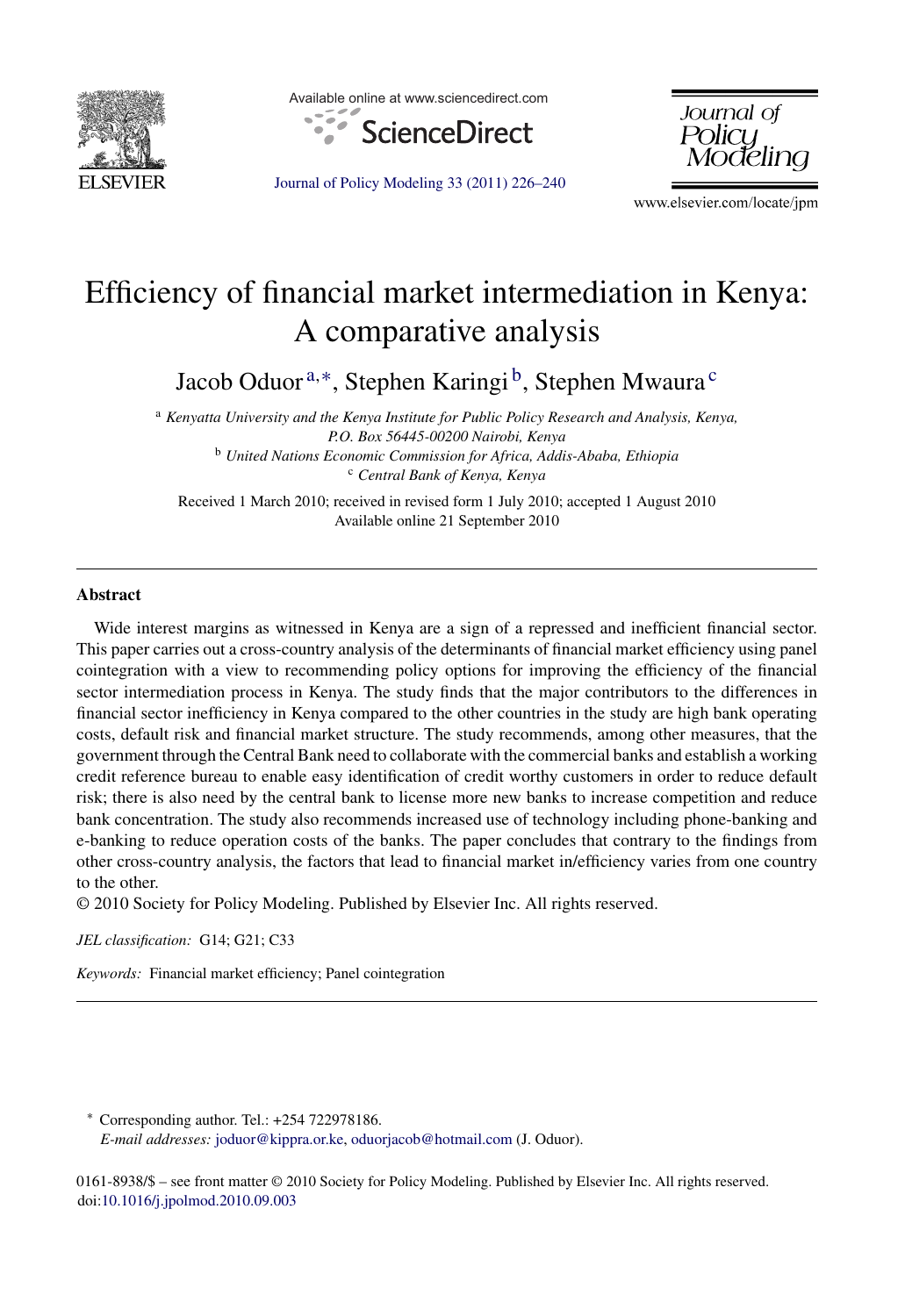## **1. Background**

The ability of the financial market to efficiently allocate and reallocate loanable funds is critical for economic growth. When financial markets are efficient, the resultant competition among the financial institutions and reduced transaction and operation costs will imply higher deposit rates and lower lending rates as the financial institutions compete to attract borrowers and savers. If competition for instance is lacking in the market, there is a possibility that lending rates may be higher than the free market average and deposit rates will be lower than the free market rates. Would-be depositors will therefore not save as much. They may instead opt to consume and not save. This stifles savings mobilization and reduces funds available for investments and leads to misallocation of resources in the economy. On the other hand, investors will shy away from borrowing as the lending rates rise. Since the main role of financial institutions is to intermediate between the borrowers and lenders in the market, high lending rates and low deposit rates, and by implication, wide interest rate spreads, are indications of inefficient financial sector intermediation process. Interest rate spread is the difference between lending rates and deposit rates and has been used severally in literature to indicate the efficiency of the financial sector intermediation process (see for instance [Demirguc-Kunt & Hiuzinga, 1997\).](#page--1-0) Widening spreads therefore indicate increasingly inefficient financial market.

Discussions on interest rate spreads in Kenya have dominated many forums on economics and business in the recent past. The point is clear—lending interest rates in Kenya though have been falling from 2003 still remains very high while deposit rates are very low. This, as can be seen in [Fig. 1 in Appendix B, h](#page--1-0)as left interest rate margins relatively high and unchanged. At the gist of this discussion is the concern about the consequences that such high interest rates spreads have on economic performance of the country and on the welfare of the households and firms who must borrow to invest or save to consume in future. This concern puts to question the ability of the financial sector in Kenya to mediate efficiently between borrowers and lenders in the economy. The wide margins as witnessed in Kenya, is a sign of financial sector repression, which compromises the financial sector's role in the intermediation process of deposit mobilization and credit creation. The other concern is the implication of such wide margins on Kenya's global competitiveness. The commercial banks in Kenya levy over 12 percentage points spread between the deposit and lending rates as opposed for instance to 3.7% in South Africa, 3% in Singapore and 1% in Korea (Banking Survey, 2007). These differences jeopardize Kenya's international competitiveness as international competitors are at an advantage of at least 4% points in their cost of production against their Kenyan counterparts. A comparison of some of the fundamental determinants of interest rates with those of other countries shows no significant differences. For instance, banking sector concentrations in South Africa and Egypt are almost similar to Kenya's yet interest margins in the two countries are much lower than in Kenya. The questions that come to mind therefore are 'why are interest margins so wide in Kenya compared to the other countries and what are the driving factors?' In light of these concerns, it is important therefore to examine the relative importance of the determinants of interest rate margins in Kenya vis a vis those of other countries to determine the factors that explain the high margins and are specific to Kenya and not the other countries. Studies on interest rate margins in Kenya like [Ndung'u and Ngugi \(2000\)](#page--1-0) have not analyzed cross-country differences in the financial sector determinants of interest rates spreads to establish whether the determinants significantly differ across countries. In addition, [Ndung'u and](#page--1-0) [Ngugi \(2000\)](#page--1-0) did not capture the influence of non-performing loans (credit risk), market power or structure, and the transaction costs which are very important variables in explaining the financial market efficiency. This study, in addition to filling this knowledge gap, attempts to inform policy